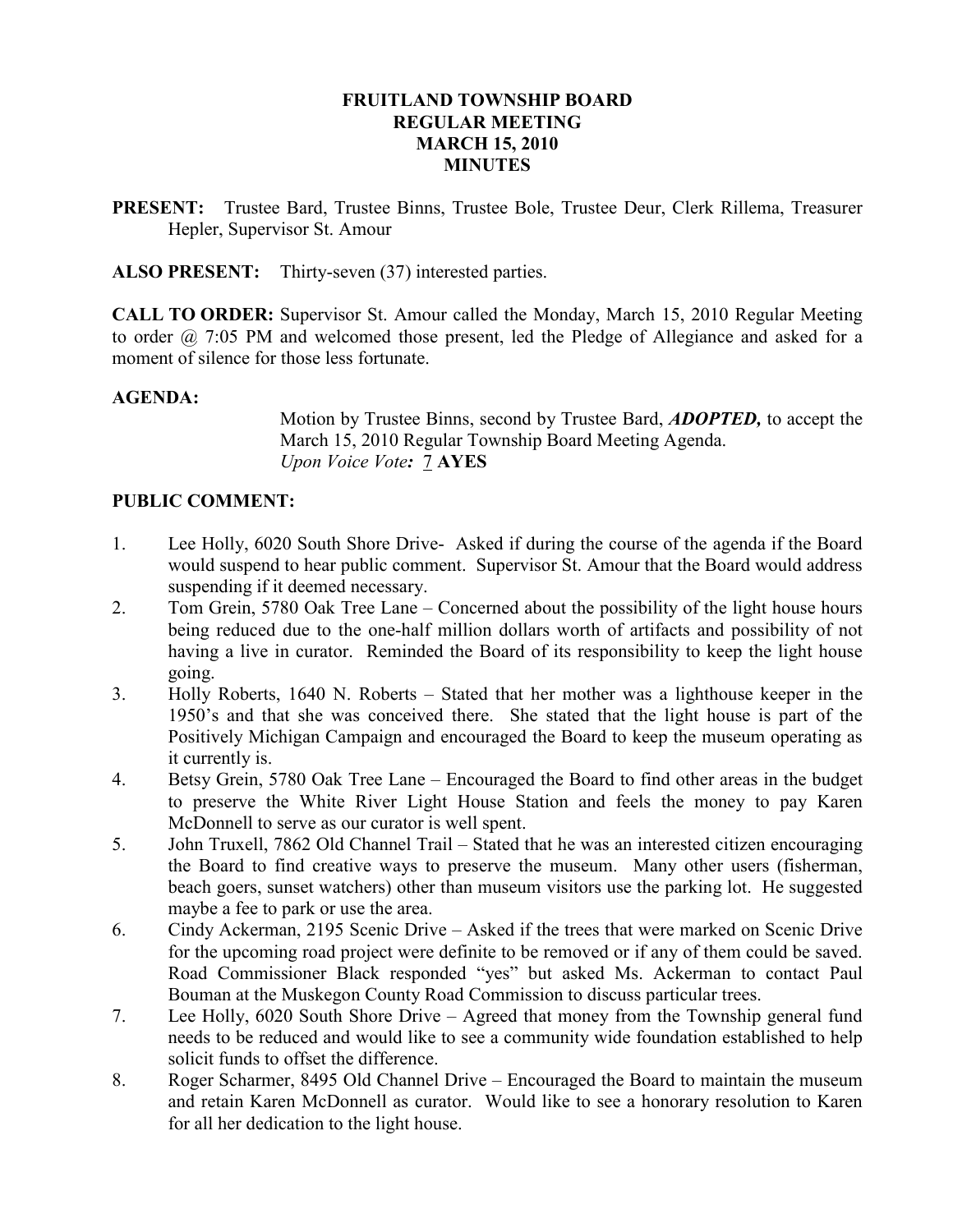- 9. Jim Duncan, 5800 Murray Road Stated that the burden of raising funds to maintain the museum as is, is not the responsibility of the Township Board. Times have changed and funding is dwindling. The community needs to be involved in find other funding sources to continue the light house as it currently functions. The Board of Trustees has given us a full year to investigate other funding sources and all interested parties need to work together.
- 10. Kevin Even, 4630 Nestrom Road Suggested that a blue ribbon committee including persons from all surrounding jurisdictions be formed to gather information and input to fund the light house. Fruitland Township does not have a open checkbook to continue with sources of funding being depleted.
- 11. Mel Black, 2465 Lorenson Road Wanted to congratulate the Board of Trustees on their recent agreement with the Muskegon County Road Commission to engage in an asset management program to preserve the roads in Fruitland Township. All boards/commissions/counties are experiencing decreased funding. Everyone wants a piece of the pie, but there are only so many pieces. He too encouraged a committee to seek additional funding for the museum.
- 12. Matt Burns, 2375 W. Bard Questioned why the "draft" minutes of meetings are not placed on the township website. Clerk Rillema responded that she does not place them on the website, but they are available within eight days for the public to review at the township hall. Approved minutes are placed on the website within five days of the approval date. All minutes are available to view at the township hall during normal business hours. Mr. Burns asked what happens to the newspapers that are collected at the ecology station. Supervisor St. Amour stated that another church picks them up for an exchange of service – leaf raking. Mr. Burns stated that his church in the past used to pick them up and questioned Supervisor St. Amour, why? Supervisor St. Amour stated that a member of Mr. Burns church did not want to have the papers for an exchange of service.
- 13. Keith Olds, 5490 Olds Lane Inquired if a user fee was charged for admission at the museum. Parks & Recreation Commission Chair Duncan responded "yes" - \$4.00 adult, \$2.00 children.

## MINUTES:

Motion by Trustee Bard, second by Trustee Bole, ADOPTED, to accept the February 9, 2010 Work Session Minutes and the February 15, 2010 Public Hearing and Regular Meeting minutes. Upon Voice Vote: 7 AYES

## RECEIPTS & DISBURSEMENTS:

 Motion by Clerk Rillema, second by Trustee Deur, ADOPTED, to accept the Receipts of \$199,211.11 and Bank Balance and Certificate of Deposits of \$1,211,030.34 for the period of February 1, 2010 through February 28, 2010 as reported by Melissa Hepler, Fruitland Township Treasurer and approve General Fund 101 Disbursements in the amount of \$62,367.40 for the period of February 1, 2010 through February 28, 2010, as reported by Karolyn Rillema, Fruitland Township Clerk. Upon Voice Vote: 7 AYES

Clerk Rillema and Treasurer Hepler have been able to reconcile the difference from the prior month's ending bank balance and certificate of deposits, plus current month's deposits and disbursements to balance with current months ending bank balance and certificate of deposits.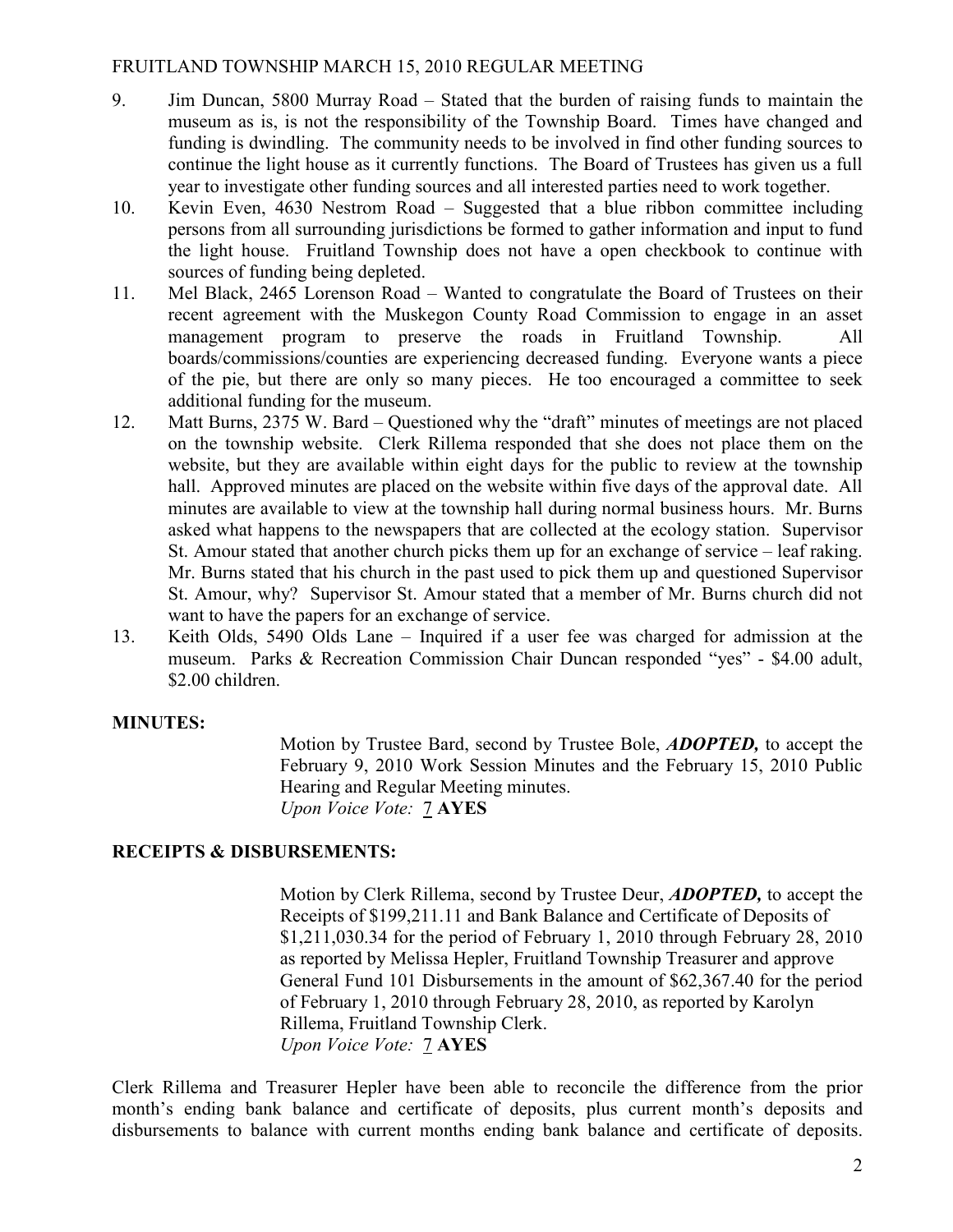Journal entries and a few revenue/liability accounts are not listed on the revenue/disbursements spreadsheet prepared by the BS&A program. Clerk Rillema is pleased to report that the bank statements are reconciling each month.

## ANNOUNCEMENTS:

Supervisor St. Amour reminded all to sign up for enews  $\omega$  E-news  $\omega$  fruitlandtwp.org. MCRC is hosting an Asset Management Workshop on Thursday, March 25 in which Treasurer Hepler and he will be attending. The EPA has opened a 45-day public comment from February 26 to April 12 for the community to state their opinions about the alternate cleanup strategy for contaminated ground water and source areas at the Occidental Chemical Corp facility. Contact Supervisor St. Amour if you would like the public comment form and/or information. Supervisor St. Amour also stated that in the audience were Jim Duncan – Parks & Recreation Commission Chair, Mel Black – Muskegon County Road Commission, Charles Nash – Muskegon County Commissioner and Amy Van Loon – White Lake Area Chamber of Commerce. Charles Nash introduced himself and said he was running for  $92<sup>nd</sup>$  District. He gave a brief overview of his campaign strategy.

# COMMITTEE/BOARD UPDATES:

- White Lake Ambulance Authority Trustee Bard stated that January had a record high of 131 calls and so far in the month of February, 78 calls were received. WLAA held their annual CPR in Montague and had 42 attendees. The WLAA board has appointed a committee to review buildings in the area for rent after receiving a new lease agreement from the City of Whitehall. Blood pressure checks will continue to be taken at Fruitland Township the third Friday of each month.
- White Lake Fire Authority Trustee Bole stated that the WLFA meeting was cancelled this month. Supervisor St. Amour stated that the permits for the dry hydrants had been applied for with the DNRE. The Muskegon Soil Conservation District has given their approval.
- Parks and Recreation Commission Trustee Binns stated that the Parks  $\&$  Rec Commission has reached a settlement with Marcus Dunes Association and Winterwood Shores on the Marcus Park issue. A Public hearing to discuss the Master Plan for Parks, Recreation, Open Space and Natural Areas is scheduled for Monday, April 5, 2010 at 7:00 PM.
- Planning Commission Trustee Deur was asked by Chairperson Kooistra to present the Planning Commission Year End Report (April 2009 – March 2010). The officers for 2009 were Carol Kooistra, Chairperson; Tom Thompson, Vice Chairperson; and Brian Lernowich, Secretary. Commissioner Steve Nagengast replaced Commissioner Matt Cross in April. Two major projects were completed: Newly amended Master Plan was reviewed extensively and adopted in February and all members of the PC reviewed the MTA Guide to Planning & Zoning. The entire book was reviewed and summarized by individual members at the monthly meetings. Other duties included: review and approval of a Special Land Use Permit Application for McCormick LLC, review and approval for a Private Street Application for Gerald Henning, Sealand Inc., several other permit requests with public hearings were held and 15 ordinances have been reviewed and amended as recommended by the Ordinance Review Sub-committee.

Motion by Trustee Deur, second by Trustee Bole, **ADOPTED**, to reappoint Tom Thompson to the Planning Commission for another three year term beginning April 1, 2010 through March 31, 2013.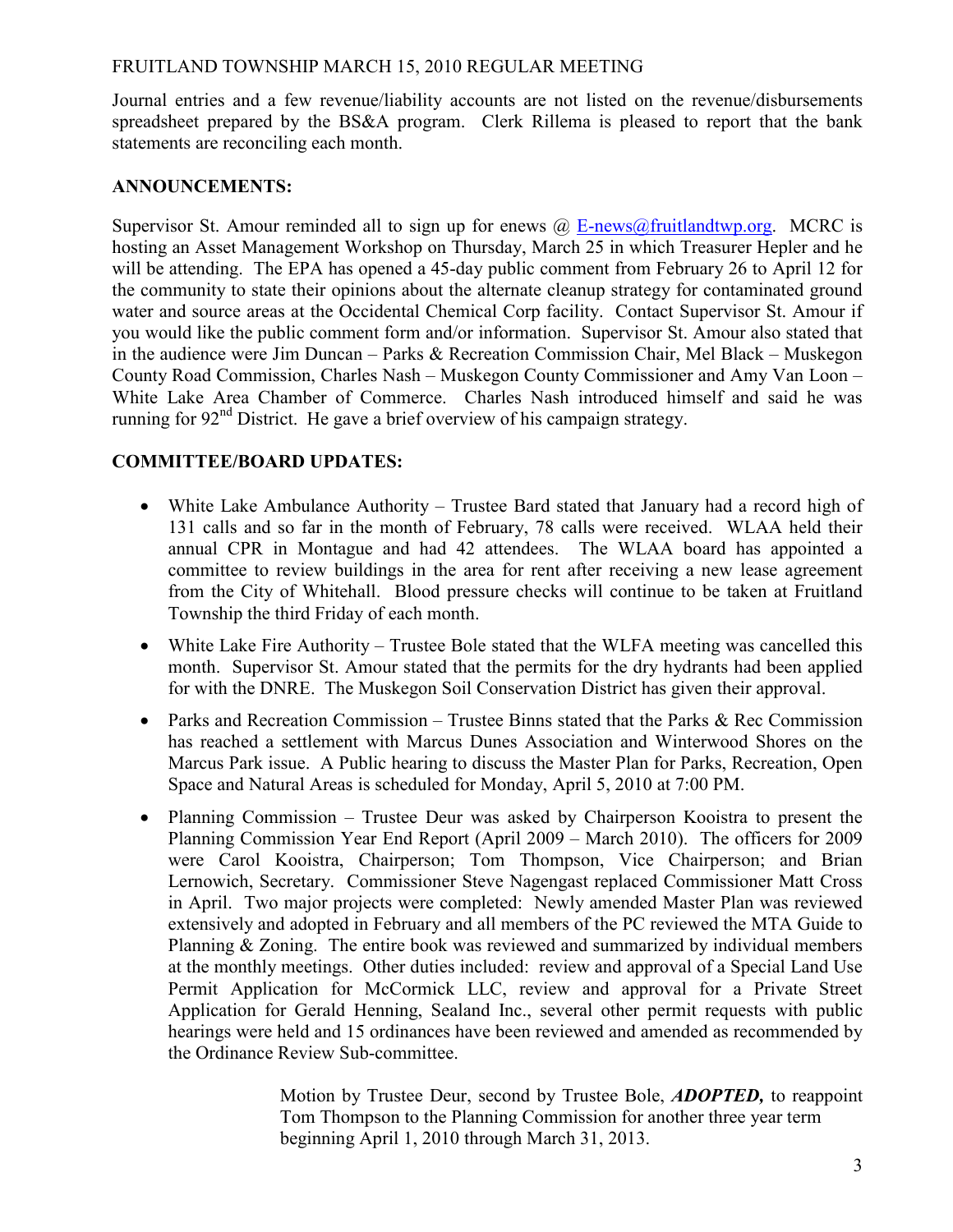Upon Voice Vote: 7 AYES

Motion by Trustee Deur, second by Trustee Bard, **ADOPTED**, to authorize the Clerk to purchase three books requested by Chairperson Kooistra in the amount of \$67.00.

Roll Call Vote: Trustee Bole AYE, Treasurer Hepler AYE, Clerk Rillema AYE, Trustee Binns AYE, Trustee Bard AYE, Trustee Deur AYE, Supervisor St. Amour AYE

• Muskegon County Regional Water System Board –

Motion by Clerk Rillema, second by Trustee Binns, **ADOPTED**, to authorize Supervisor St. Amour to send a letter requesting the water funds in the amount of \$3,911.56 be turned over to Fruitland Township and placed in a Restricted Fund which can only be used for water system related expenses. Roll Call Vote: Trustee Bard AYE, Trustee Deur AYE, Trustee Binns AYE, Clerk Rillema AYE, Treasurer Hepler AYE, Trustee Bole AYE, Supervisor St. Amour AYE

Citizen's Advisory Wireless Committee -

#### FRUITLAND TOWNSHIP RESOLUTION NO. 2010-09 SUPPORT FOR AZULSTAR RURAL BROADBAND FUNDING APPLICATION

- WHEREAS, AzulStar, Inc. is a Michigan-based company that is applying for funding through the American Recovery and Reinvestment Act (ARRA) of 2009 through the USDA's Broadband Initiatives Program; and,
- WHEREAS, AzulStar has proposed the deployment and operation of a broadband wireless network encompassing the counties of Muskegon, Newaygo, Oceana, and Ottawa; and,
- WHEREAS, Fruitland Township has large areas which presently do not have access to high-speed broadband services; and,
- WHEREAS, a large number of Fruitland Township residents have expressed their desire for greater access to high-speed broadband services, which will improve educational opportunities for students, and will improve our citizens' access to community organizations, medical facilities, schools, libraries, and businesses; and,
- WHEREAS, AzulStar has been operating as an Internet Service Provider in Michigan since 2003, and has invested significant capital resources to bring broadband to underserved areas; and,
- WHEREAS, Fruitland Township has, through its Citizens Advisory Committee, attempted to improve broadband service within the township, but has been advised that many large Internet Service Providers are not interested in spending money to construct broadband access facilities in low-density population areas;
- NOW, THEREFORE, BE IT RESOLVED THAT, Fruitland Township strongly supports AzulStar's application for ARRA broadband funding in order to improve broadband service to our community, thereby making our community a more attractive, convenient, and economically viable place for residents to live.

Motion by Trustee Deur, second by Trustee Bole, ADOPTED, Resolution 2010-09 to support AzulStar's rural broadband funding application.

Upon a roll call vote, with all members present, the members voted as follows: "AYE": Trustee Bole, Treasurer Hepler, Clerk Rillema, Trustee Binns, Trustee Deur, Trustee Bard, Supervisor St. Amour "NAY": None "ABSENT": None

BE IT RESOLVED THAT, Resolution 2010-09 was adopted by the Board of Fruitland Township, at a Regular meeting held March 15, 2010 at 7:00PM.

 $\mathcal{L}_\mathcal{L}$  , which is a set of the set of the set of the set of the set of the set of the set of the set of the set of the set of the set of the set of the set of the set of the set of the set of the set of the set of Karolyn Rillema, Clerk Township of Fruitland

> Motion by Trustee Deur, second by Trustee Binns, **ADOPTED**, based upon a request from AzulStar and the Citizen's Advisory Wireless Service Committee, I hereby move that the CAC be authorized to place a petition at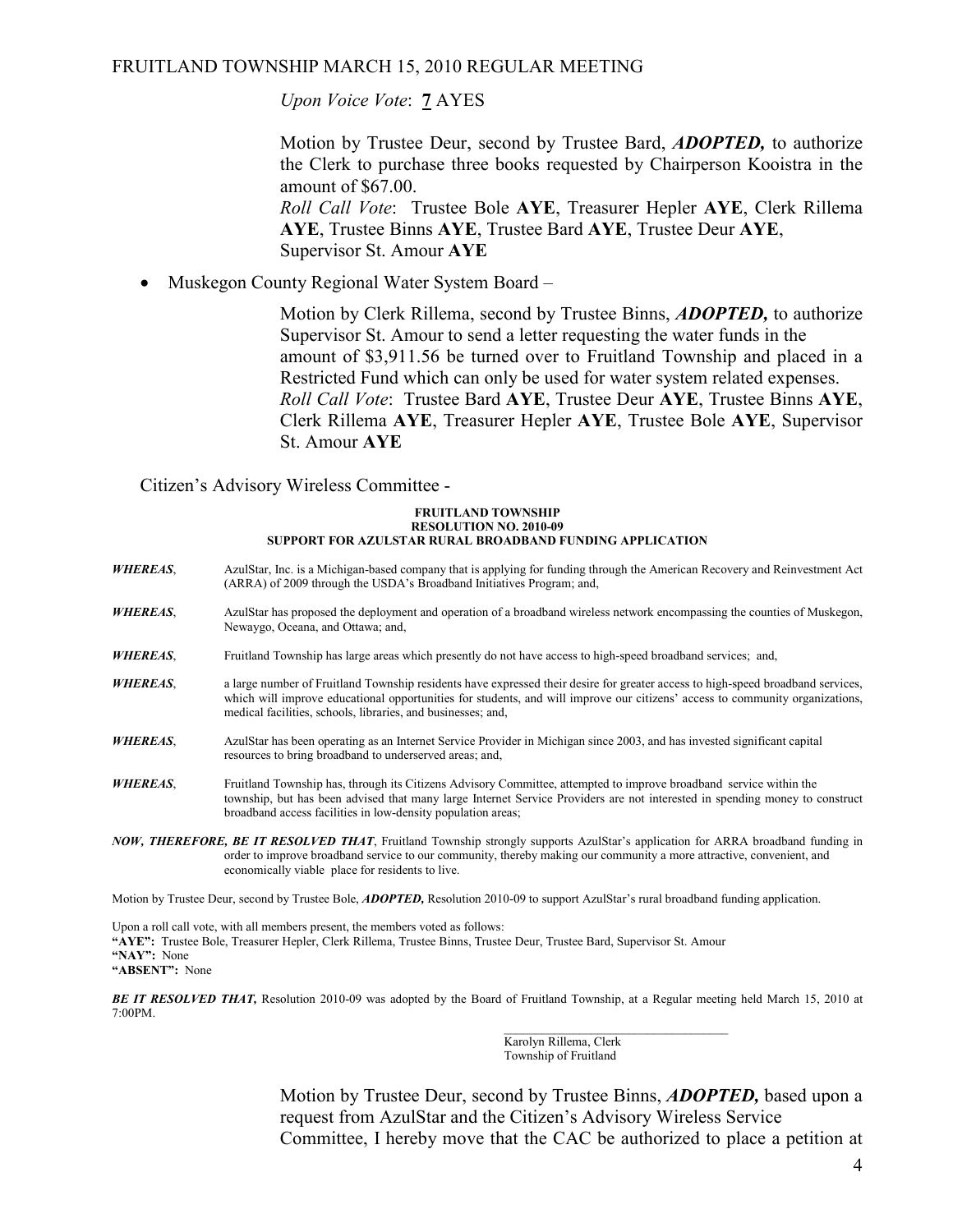either (1) the reception desk of Fruitland Township Hall or (2) on an appropriate online website, or both to solicit resident's signatures for AzulStar's broadband funding application to the US Department of Agriculture for ARRA funding of rural, broadband service initiatives in Muskegon County. Upon Voice Vote: 7 AYES

- Citizen's Advisory Regulatory Ordinance Committee Trustee Bole stated that no meeting was scheduled due to conflicts of committee members availability. Supervisor St. Amour asked Trustee Bole to re-energize the group and if needed to contact him.
- Citizen's Advisory Residential Rental Committee Trustee Deur stated that the Planning Commission has reviewed the suggestions and have made informal comments which will be presented to the Board of Trustees for discussion.
- Citizen's Advisory McMillan Road End Committee Treasurer Hepler stated that \$1,335.00 has been received to date toward the stairway/landing project.
- Zoning Board of Appeals Trustee Bole stated that no meeting was held this month.
- Fred Meijer Berry Junction Rail Trail Supervisor St. Amour stated that after months of negotiating and discussions, money from the Fred Meijer Fund through the Coalition and matched funds from MDOT have been assigned to this project in the amount of approximately \$1,000,000.00. Engineer prints are being updated and necessary changes are being made to match the funds. More details will be forthcoming once items are finalized.
- White Lake Public Advisory Council Trustee Deur stated that the EPA would like to add six additional purge wells at the OxyChem property but OxyChem does not see the necessity. Public comment will be April 14, 2010 and will be advertised in the White Lake Beacon.

Supervisor St. Amour stated that approximately 45 residents have served on seven citizen's advisory committees in the last year and thanked all those board and commissioners that serve on our Parks & Recreation Commission, Planning Commission and Zoning Board of Appeals.

# OLD BUSINESS -

1. 1562 Duck Lake Road – Supervisor St. Amour stated that this is placeholder and Trustee Deur offered the following motion:

> Motion by Trustee Deur, second by Trustee Bole, **ADOPTED**, to move to request the Planning Commission to examine the current zoning ordinance which prohibits accessory buildings on vacant parcels, unless the parcels are in the Agricultural Overlay Zone and to issue a report to the Board of Trustees regarding their findings. Upon Voice Vote: 7 AYES

- 2. 5623 Murray Road Supervisor St. Amour stated that the court date is April 12, 2010.
- 3. 2745 Lorenson Road Supervisor St. Amour stated that the court date is April 4, 2010.
- 4. 3350 Bard Road Supervisor St. Amour stated that the court date is March 30, 2010.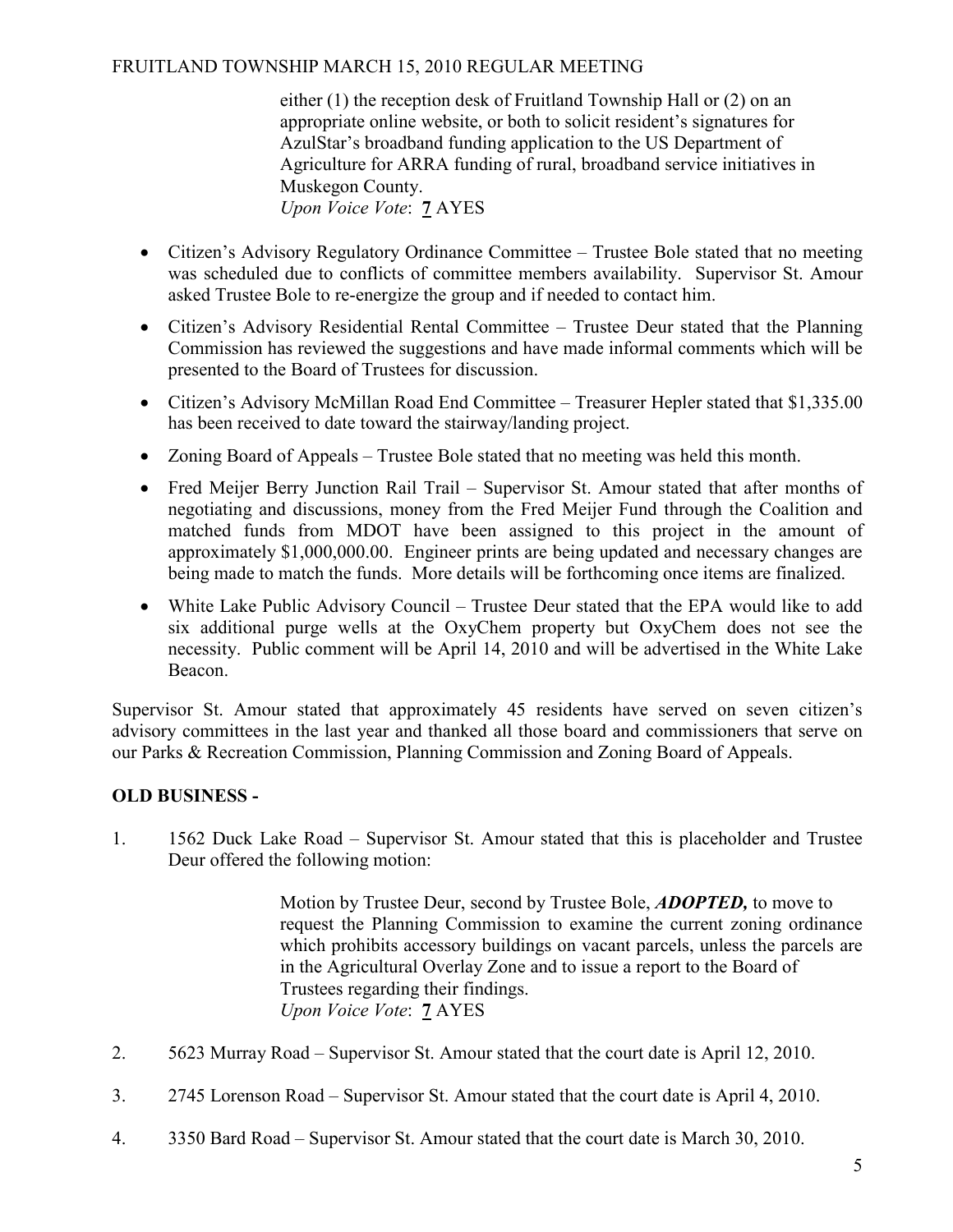- 5. Condemnation Hearings Supervisor St. Amour stated that Condemnation Officer Duncan has resigned but is willing to continue until a replacement is secured. Anyone interested in that position should contact Supervisor St. Amour. All properties: 6106- 245-003-0003-00 – 6168 & 6188 Murray Road, Nord Road, Scenic Drive (garage), Scenic Drive (house) are in cycle for updates in April and completion dates in July 2010.
- 6. Community Building Drain Supervisor St. Amour stated that now that the weather is favorable, the drain at the Community Building will be scheduled.

## NEW BUSINESS –

- 1. Pressure Washer Purchase Trustee Bole will research different models and present at the April work session.
- 2. Muskegon County Drain Right-Of-Way Spray Program –

Motion by Clerk Rillema, second by Trustee Bard, **ADOPTED**, to authorize the payment to Muskegon County Drain Commissioner in the amount of \$350.00 for the 2010 Muskegon County Drain Spray Program Participation. Roll Call Vote: Trustee Bard AYE, Trustee Deur AYE, Trustee Binns AYE, Clerk Rillema AYE, Treasurer Hepler AYE, Trustee Bole AYE, Supervisor St. Amour AYE

3. Computer Purchase –

Motion by Treasurer Hepler, second by Trustee Bard, **ADOPTED**, to move to authorize the purchase of a I290M computer in the amount of \$695.41 to replace the computer used by Ericka DeCair. Roll Call Vote: Trustee Bard AYE, Trustee Deur AYE, Trustee Binns AYE, Clerk Rillema AYE, Treasurer Hepler AYE, Trustee Bole AYE, Supervisor St. Amour AYE

- 4. Channel Plaques Trustee Bole questioned if this should be turned over to the Parks  $\&$  Recreation Commission for their review. All were in agreement. Supervisor St. Amour will forward the information to Parks & Rec Chair Jim Duncan.
- 5. 1845 Whitehall LLC Request for Street Light –

installation fee of \$100.00 on the 2010 winter tax bill; and,

#### FRUITLAND TOWNSHIP RESOLUTION NO. 2010-11 1845 WHITEHALL LLC – GENERAL UTILITY LIGHTING – SPECIAL ASSESSMENT

| <b>WHEREAS.</b> | 1845 Whitehall LLC (McCormick Gas Station) a Fruitland Township based company located at 1845 White Lake Drive, has<br>been approved for a General Utility Lighting request from Consumers Energy and,                                          |
|-----------------|-------------------------------------------------------------------------------------------------------------------------------------------------------------------------------------------------------------------------------------------------|
| <b>WHEREAS,</b> | Fruitland Township supports that request for a General Utility Lighting to be placed at 1845 White Lake Drive for Whitehall<br>LLC (McCormick Gas Station)                                                                                      |
| <b>WHEREAS.</b> | 1845 Whitehall LLC (McCormick Gas Station) will receive a yearly special assessment on the winter tax bill for the<br>accumulated monthly charges associated with this lighting installation for one (1) Luminaire of approximately \$11.46 per |

Luminaire and is subject to change based on current billing rates and also be special assessed for a non-refundable one time

6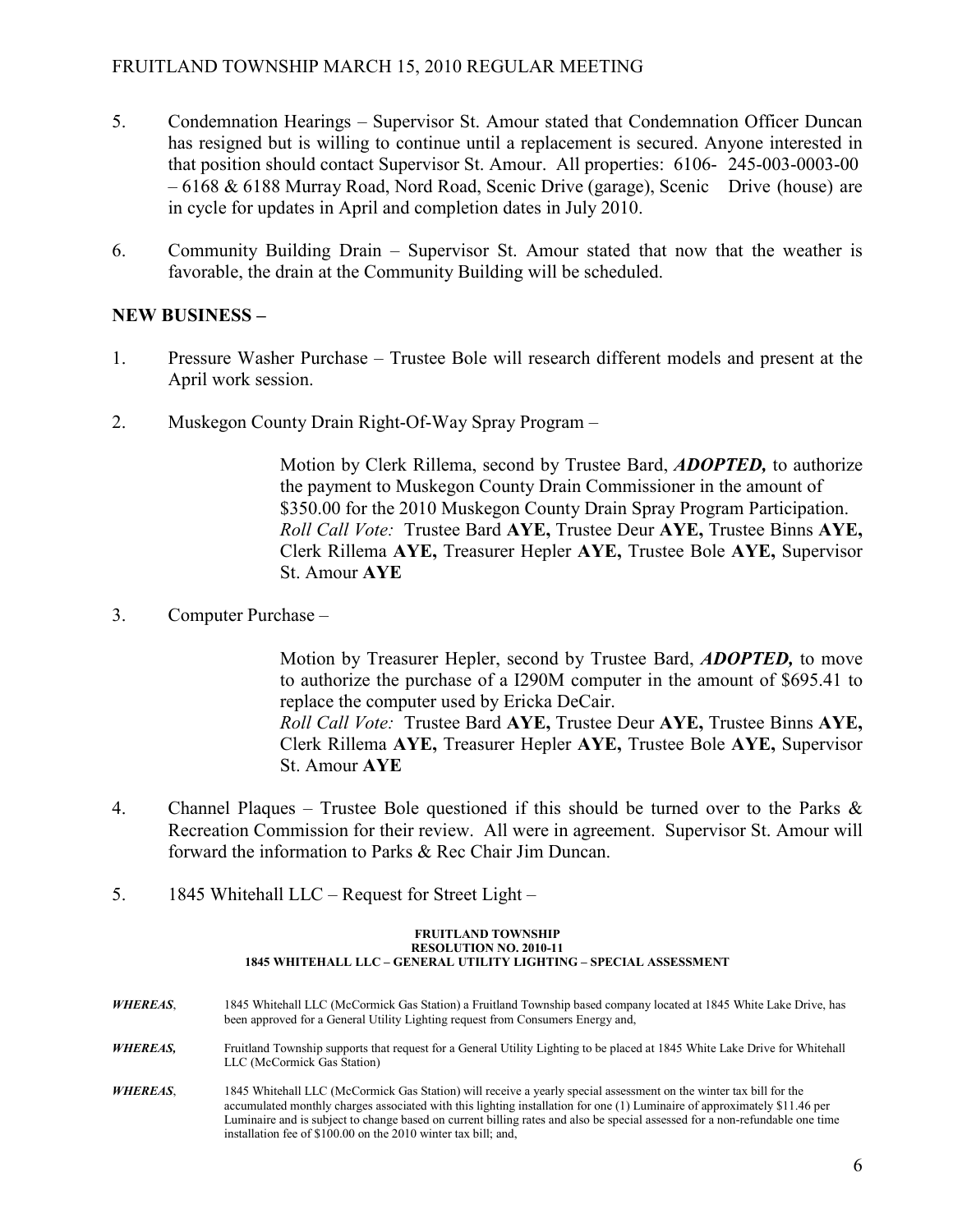- WHEREAS, the Fruitland Township Treasurer will maintain a spreadsheet with monthly charges to ensure proper assessment to 1845 Whitehall LLC (McCormick Gas Station); and,
- WHEREAS, the Fruitland Township Clerk will send a copy of Resolution 2010-11 to 1845 Whitehall LLC (McCormick Gas Station) as proper documentation of the special assessment and timing of such assessment; and

NOW, THEREFORE, BE IT RESOLVED THAT, the Fruitland Township Board of Trustees supports the General Utility Lighting request authorized by Consumers Energy for 1845 Whitehall LLC (McCormick Gas Station).

Motion by Trustee Bard, second by Trustee Binns, ADOPTED, Resolution 2010-11 to support 1845 Whitehall LLC General Utility Lighting Special Assessment.

Upon a roll call vote, with all members present, the members voted as follows: "AYE": Trustee Bole, Treasurer Hepler, Clerk Rillema, Trustee Binns, Trustee Deur, Trustee Bard, Supervisor St. Amour "NAY": None "ABSENT": None

BE IT RESOLVED THAT, Resolution 2010-11 was adopted by the Board of Fruitland Township, at a Regular meeting held March 15, 2010 at 7:00 PM.  $\mathcal{L}_\text{max}$  , and the set of the set of the set of the set of the set of the set of the set of the set of the set of the set of the set of the set of the set of the set of the set of the set of the set of the set of the

Karolyn Rillema, Clerk

6. Dead End Sign Request –

Motion by Trustee Binns, second by Trustee Deur, **ADOPTED**, to authorize Supervisor St. Amour to contact Muskegon County Road Commission for procurement of a Dead End sign, posts and backing plate not to exceed \$101.00 and obtain necessary permits to be provided at no cost by MCRC for Simonelli Road, north of Duck Lake Road.

Roll Call Vote: Trustee Bole AYE, Treasurer Hepler AYE, Clerk Rillema AYE, Trustee Bard AYE, Trustee Binns AYE, Trustee Deur AYE, Supervisor St. Amour AYE

- 7. Free Dump Day Status Supervisor St. Amour asked for this to be tabled until the April work session and asked all the Board of Trustees to be thinking about this item.
- 8. Ordinance Enforcer Supervisor St. Amour asked for this to be tabled until the April work session. He severed the employment of Lee Grasmeyer in February.
- 9. 2010-2011 Updated Proposed Budget Clerk Rillema & Supervisor St. Amour explained the budget by department and stated that few changes other than those items brought forward at the work session for the Parks & Rec & Museum departments have been reflected in the budget presented. Supervisor St. Amour encouraged the Parks & Rec Commission to secure quotes for the museum foundation/water issues as they are not in the proposed budget and would require the Board of Trustees to reserve some funds for that repair work if necessary. Supervisor St. Amour stated that timely budget amendments should be made and the thought of a contingency fund should be considered for future use. Supervisor St. Amour stated that he was pleased with the efforts of the Parks & Recreation Commission and encouraged them to continue in the coming year to find additional funding sources to help offset the expenses.

Motion by Trustee Bard, second by Trustee Deur, **ADOPTED**, to suspend open floor discussion for Dr. Holly to speak. Upon Voice Vote: **7 AYES**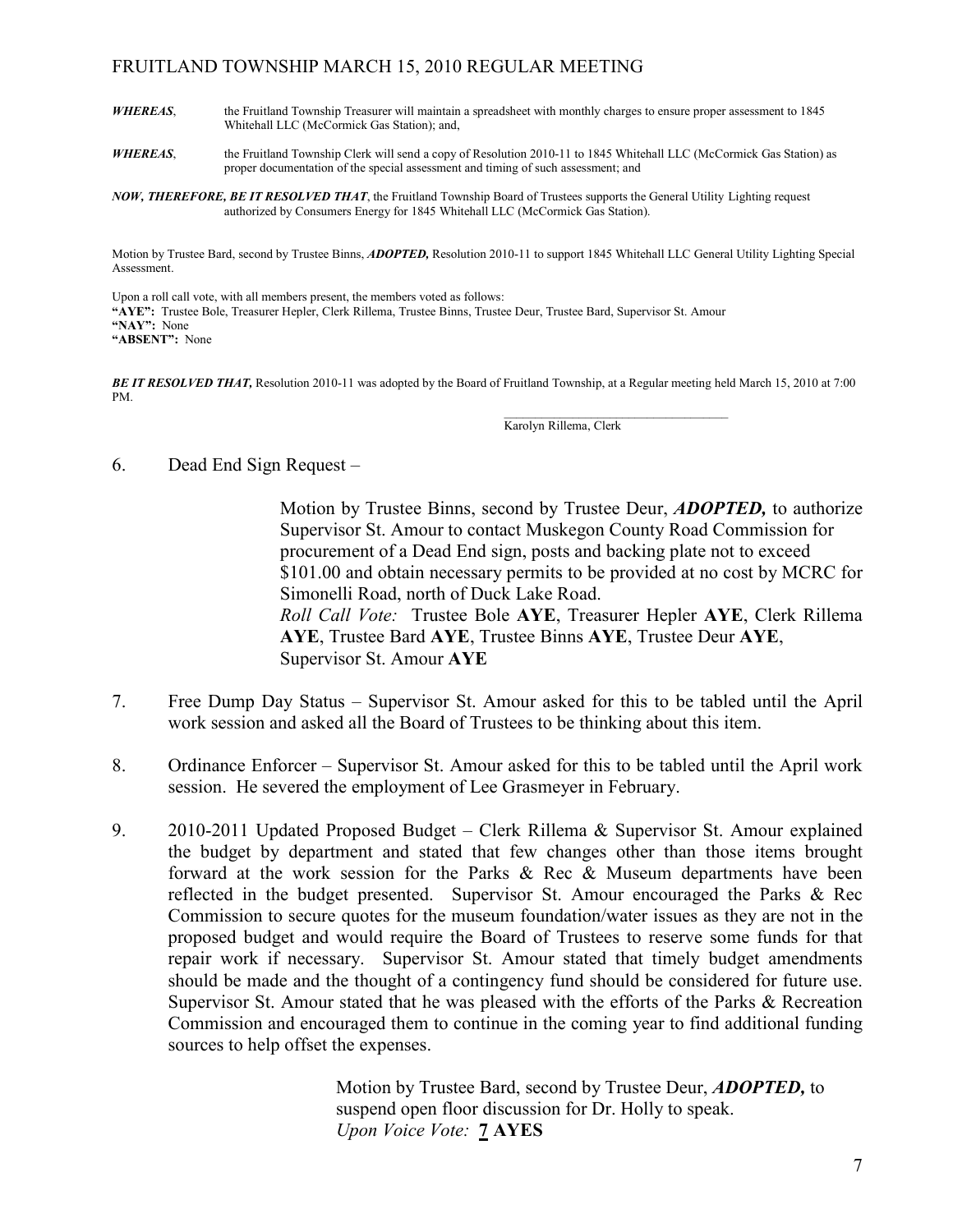Dr. Holly asked about the basement repairs and costs involved. Supervisor St. Amour stated that the Board of Trustees has requested this from the Parks and Recreation Commission.

> Motion by Trustee Deur, second by Trustee Bard, **ADOPTED**, to unsuspend open floor discussion. Upon Voice Vote: 7 AYES

 Supervisor St. Amour stated that under the Museum budget currently no expense for insurance coverage for both artifacts and property is allocated to this department. Trustee Deur clarified for the audience that no major cuts were applied to the current year museum budget but future research is needed for next year's budget.

> Motion by Trustee Deur, second by Trustee Bard, ADOPTED, to suspend for a five minute break. Upon Voice Vote: 7 AYES

Meeting resumed after a five minute break – no motion.

10. Township Property (Hunting) –

#### FRUITLAND TOWNSHIP RESOLUTION 2010-10 HUNTING ON PROPERTY OWNED BY FRUITLAND TOWNSHIP

**WHEREAS,** Upon motion duly made and seconded, it was resolved that all hunting and shooting of guns is prohibited on property owned by Fruitland Township. However, hunting with bows, shotguns or muzzle loaders shall be allowed in accordance with all applicable state and local laws, rules and regulations that pertain to hunting and the use of weapons and firearms, only on the following property owned by Fruitland Township and does not allow rifle possession and/or discharge on any property owned by Fruitland Township at any time:

> Parcel No. 06-115-100-0002-00 (63.75 acres on W. Michillinda Road) Parcel No. 06-103-400-0002-00 (68.10 acres on W. Lakewood Road) Parcel No. 06-103-300-0004-00 (42.34 acres on W. Lakewood Road) Parcel No. 06-118-400-0001-00 (38 acres on Nestrom Road) Parcel No. 06-116-300-0002-00 (80 acres on Orshal Road) Parcel No. 06-116-400-0001-00 (158 acres on Simonelli Road) Parcel No. 06-121-100-0002-00, except the south 1,300 feet thereof (60+ acres on W. Duck Lake Road)

WHEREAS, The Supervisor is directed to take the following actions:

 1. Post signs on the above property owned by Fruitland Township stating that hunting and shooting of guns is prohibited, except as set forth above.

 2. Notify residents that hunting is prohibited, except as set forth above, on the above property owned by Fruitland Township. Notice shall include the township newsletter and publication in The White Lake Beacon.

NOW, THEREFORE, BE IT RESOLVED, that Fruitland Township supports the resolution to allow hunting on property owned by Fruitland Township.

Motion by Trustee Bole, second by Trustee Bard, *ADOPTED*, Resolution 2010-10 to allow hunting on property owned by Fruitland Township.

Upon a roll call vote, with all members present, the members voted as follows:

"AYE": Trustee Bole, Treasurer Hepler, Trustee Bard, Supervisor St. Amour "NAY": Clerk Rillema, Trustee Binns, Trustee Deur "ABSENT": None

BE IT RESOLVED THAT, Resolution 2010-10 was adopted by the Board of Fruitland Township, at a regular meeting held Monday, March 15, 2010 at 7:00 PM.

Karolyn Rillema, Clerk